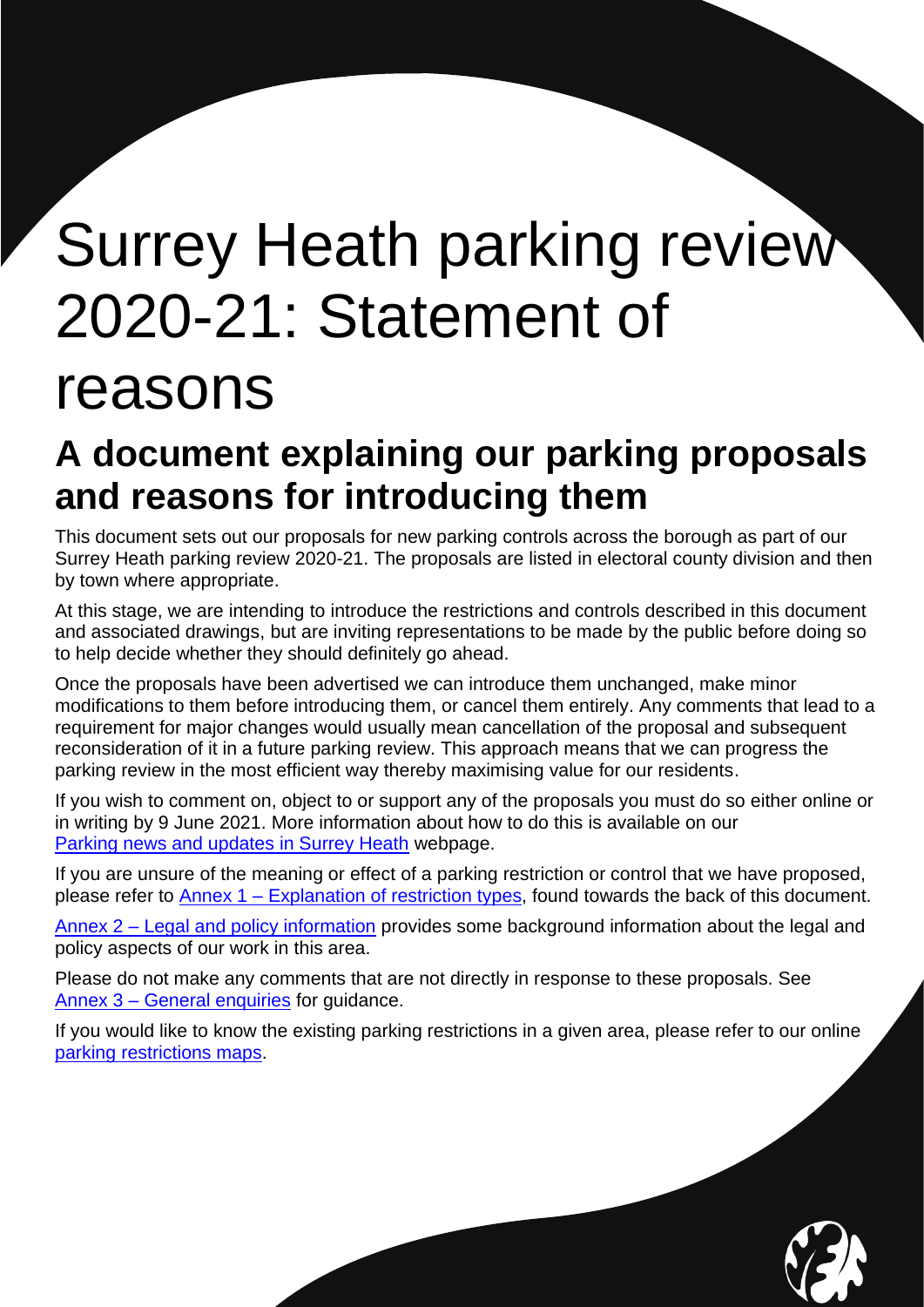# **Contents**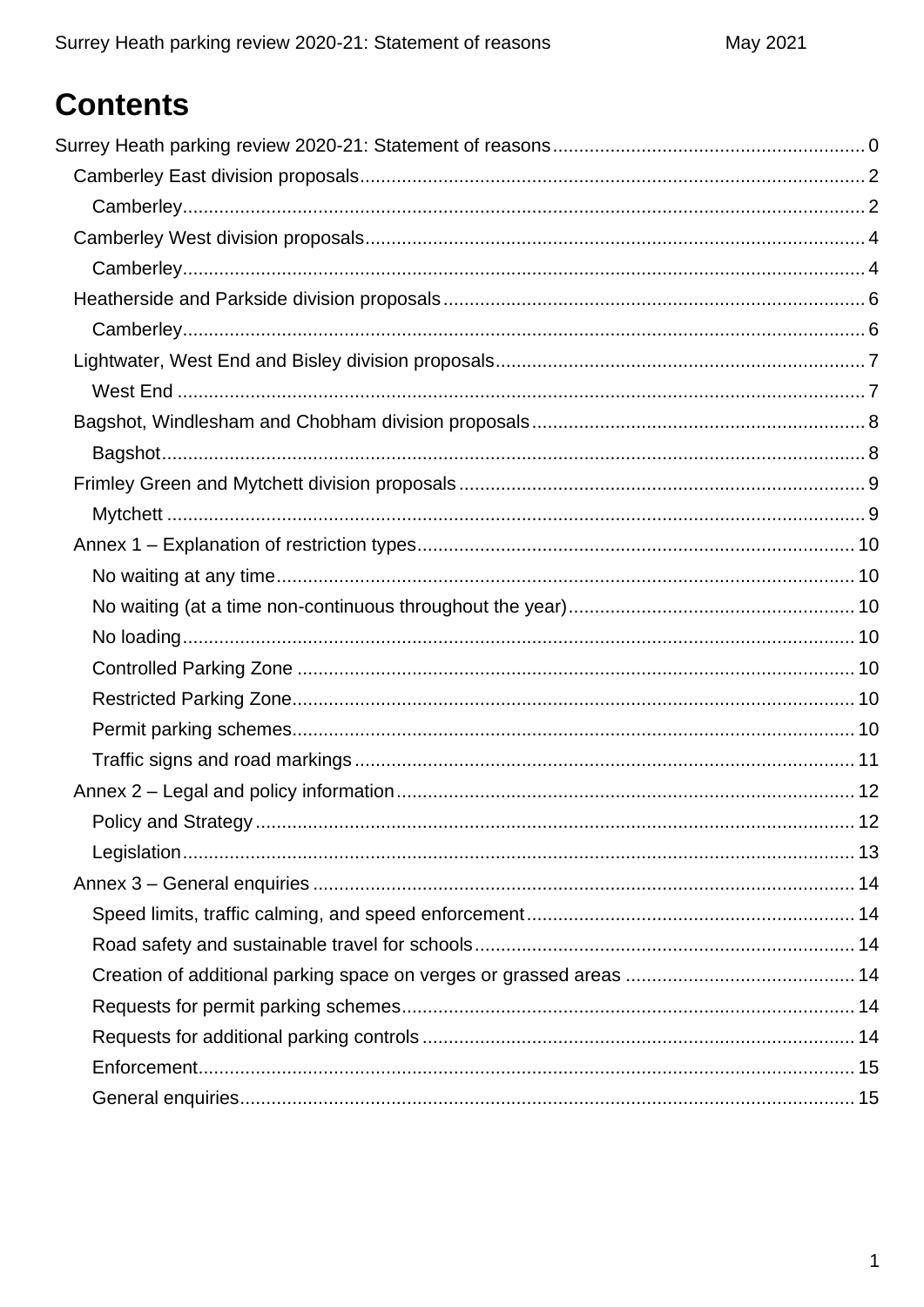# <span id="page-2-0"></span>**Camberley East division proposals**

The county councillor for this division is [Dr Bill Chapman.](https://mycouncil.surreycc.gov.uk/mgUserInfo.aspx?UID=129) We have made drawings available on our [website](https://www.surreycc.gov.uk/roads-and-transport/parking/local-news-and-updates/surrey-heath/surrey-heath-parking-review-2020-21) to accompany the written description below.

# <span id="page-2-1"></span>**Camberley**

### **Knoll Road and Portesbery Road**

On Knoll Road, convert the existing single yellow lines (no waiting Monday to Saturday 8am to 6pm) to double yellow lines, on both sides of the street, from the roundabout junction with Camberley Theatre to the existing double yellow lines by the roundabout junction with Portesbery Road. On Portesbery Road, convert the existing single yellow lines (no waiting Monday to Saturday 8am to 6pm) to double yellow lines, on both sides of the street, in between the existing double yellow lines by the roundabout junction with Knoll Road and the roundabout junction with High Street. Increasingly over the past few years, obstructive and anti-social footway parking has taken place within these two areas, which not only obstructs the footways for pedestrians, mobility scooter users, wheelchair users and those using prams and buggies, but also causes damage to the footway and its raised kerbs, which are not intended to be driven over or to take the weight of a vehicle. As double yellow lines apply to the entire width of the public highway on the side that they are on, the double yellow lines will ensure that this footway parking can be prevented at all times and not just during the day, as is currently the case with the single yellow lines. Having double yellow lines in these two areas will also ensure that on street parking cannot take place either at any time, which is not suitable here in between the roundabouts mentioned, as it is obstructive to traffic flow and sight lines. Please see drawing number 1322.

### **High Street and Princess Way**

As part of the redevelopment of the High Street and Princess Way, which is currently being completed on the ground, it is proposed to amend the existing parking restrictions to reflect the new 'shared space' layout, which is located between Pembroke Broadway, Obelisk Way and the entrance to Service Area 6. These amendments include the revocation of all existing parking, waiting and loading restrictions in this area, to be replaced with the following: -

- A restricted zone (No waiting and No Loading at any time except in signed bays) located between Pembroke Broadway, Obelisk Way and the entrance to Service Area 6. A restricted zone operates with signs only, with no lines required on the ground.
- Loading only at any time located in the layby on the eastern side of High Street at its southernmost end.
- Disabled badge holders only (for 3 cars) and parking Monday to Saturday 8am to 6pm 30 minutes no return 2 hours (for 1 car) in the layby located on the eastern side of High Street to the north of Princess Way.
- Parking Monday to Saturday 8am to 6pm 30 minutes no return 2 hours (for 2 cars) and Disabled badge holders only (for 2 cars) in the layby located on the western side of High Street to the north of Princess Way.
- Parking Monday to Saturday 8am to 6pm 30 minutes no return 2 hours (for 3 cars) in the layby located on the western side of High Street to the south of Obelisk Way.
- Parking Monday to Saturday 8am to 6pm 30 minutes no return 2 hours (for 3 cars) in the layby located on the eastern side of High Street to the south of Obelisk Way.

Please note the layby on the western side of High Street to the south of Princess Way is to become a taxi rank, which is legally undertaken by Surrey Heath Borough Council.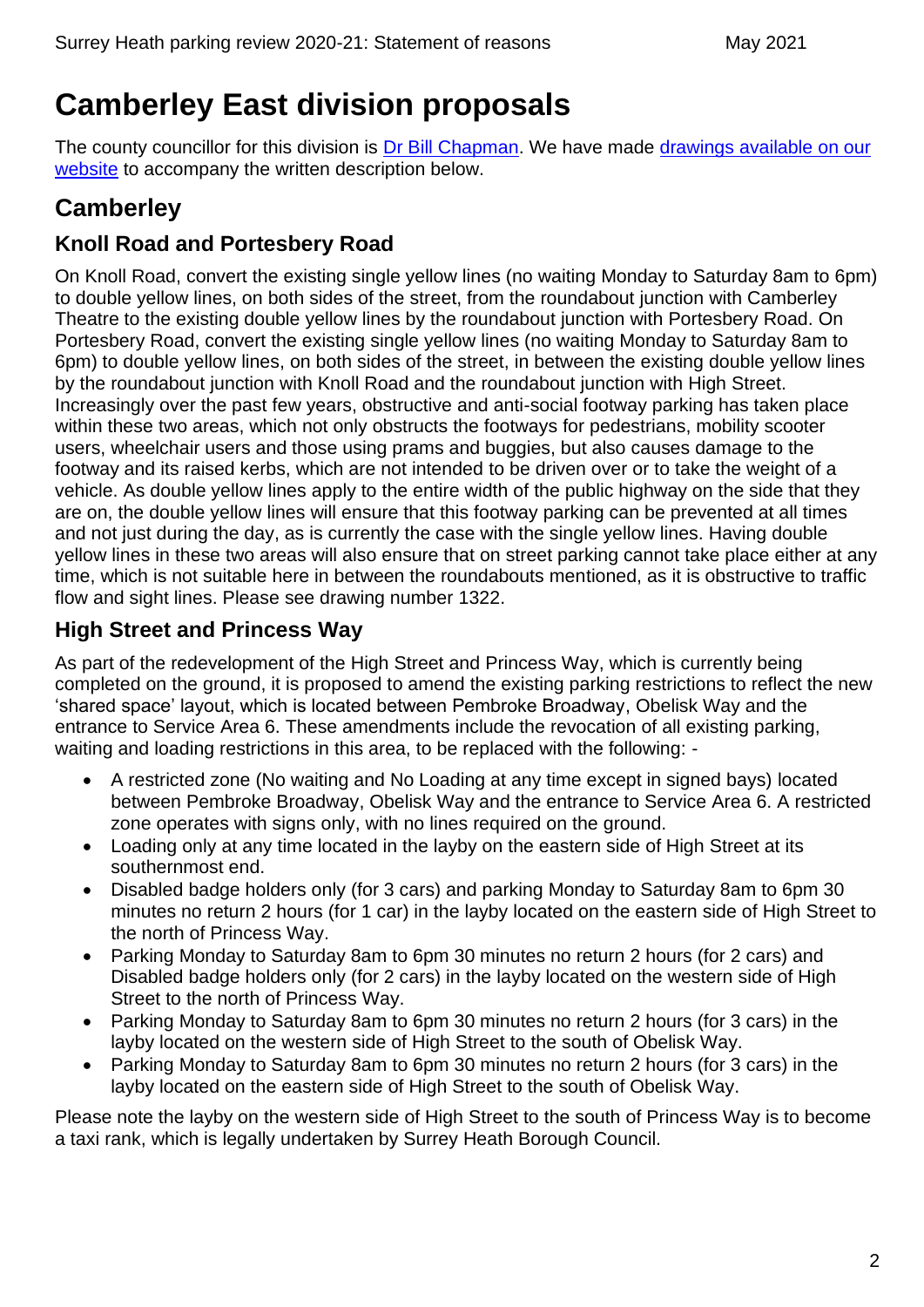These proposed restrictions will ensure that parking and loading only takes place in the signed laybys, with all remaining parts of the street kept clear for pedestrian and traffic flow. The mix of loading, limited waiting, blue badge parking and taxi use will help cater for the needs of all those wanting to visit Camberley High Street. Overall, this new restriction layout will allow a better and safer balance of both traffic and pedestrians within the High Street and Princess Way, and will help to maintain the visual aspect of the new 'shared space' redevelopment for future years. Please see drawing number 1322.

#### **Valroy Close**

To make the existing permit parking scheme (Monday to Saturday 8am to 6pm) apply to the entire extent of the public highway, including all adjacent footways and verges, beyond the existing signed entry point to the permit area. Currently, the restriction only applies to the carriageway, which has inadvertently resulted in non-permit holders taking opportunities to avoid the scheme by parking on the grassed verges. This change (**which applies to the Traffic Regulation Order**) will ensure that all parking can be enforced within the permit scheme area during its times of operation, and will help to maintain the appearance of the area whilst also preventing anti-social driving and parking behaviour. There is no drawing for this proposal.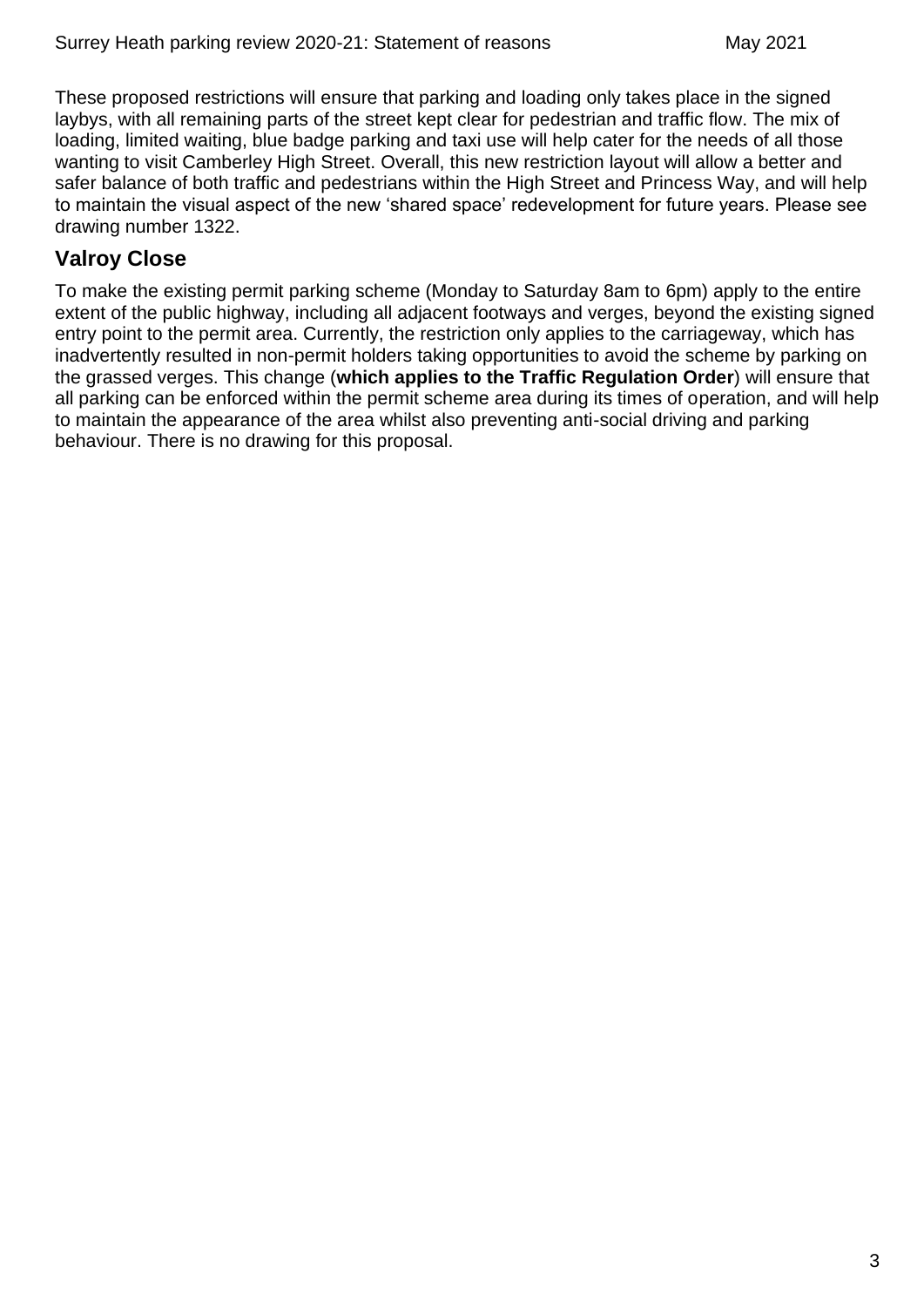# <span id="page-4-0"></span>**Camberley West division proposals**

The county councillor for this division is [Ms Charlotte Morley.](https://mycouncil.surreycc.gov.uk/mgUserInfo.aspx?UID=2374) We have made drawings available on [our website](https://www.surreycc.gov.uk/roads-and-transport/parking/local-news-and-updates/surrey-heath/surrey-heath-parking-review-2020-21) to accompany the written description below

# <span id="page-4-1"></span>**Camberley**

#### **A30 London Road**

Following approval by local committee in February 2020 and September 2020 relating to parking and bus lane amendments, respectively, with regards to the westbound carriageway of the A30, the following parking amendments are to be advertised as part of this review of Surrey Heath: -

- Outside numbers 443 to 481 London Road, convert the existing four single yellow lines from 'No waiting Monday to Saturday 4pm to 6pm' to 'No waiting Monday to Saturday 4pm to 7pm'.
- Outside numbers 443 to 481 London Road, introduce a new restriction (No waiting Monday to Saturday 7am to 10am) on the existing four single yellow lines.
- Outside 423 to 437 London Road, convert the existing parking bay restriction from 'Monday to Saturday 10am to 4pm 1 hour no return 1 hour' to 'Monday to Saturday 7am to 7pm 1 hour no return 1 hour'.

The proposed car parking restriction changes will improve journey times for all modes of transport along the A30 corridor during peak traffic periods. The current on-street parking on the A30 to the west of Frimley Road reduces the carriageway width from 2 lanes to a single lane in the westbound direction. The availability of 2 westbound traffic lanes will increase the capacity of the A30, improve traffic flow, reduce delays and improve air quality. The increase in the restriction time period for the existing parking bay outside 423 to 437 London Road will allow 1 hour limited waiting to take place when the new peak time restrictions outside 443 to 481 are in effect. This improvement is part of the wider A30 London Road Camberley Highway Improvements Scheme. Please see drawing numbers 1328 and 1331.

#### **Alexandra Avenue**

Introduce double yellow lines on both sides of Alexandra Avenue by its junction with Victoria Avenue to maintain road safety, sight lines and access at all times. Whilst double yellow lines have been on the ground here for several years, the termination points of these lines (on both sides of the street) have never fully been installed to match existing Traffic Orders for this location. Therefore, following further review of this junction, the full extent of restrictions needed here are being advertised in their entirety. Please see drawing number 1332.

#### **Bridge Road**

Break up the parking bay (free unlimited parking) located opposite numbers 3 and 4 Bridge Road and extend it in both directions to allow for parking to take place either side of a new vehicular entrance to a new housing development. The access itself, in between the two new parking bays, will be double yellow lined to maintain access at all times, and to reflect the fully restricted nature of this part of Bridge Road. Please see drawing number 1341.

#### **Frimley Road**

On the eastern side of the street, from the bus stop layby (located south of number 179) to outside number 175, introduce a length of double yellow lines to primarily prevent dangerous and obstructive footway driving and parking from taking place by the controlled crossing point and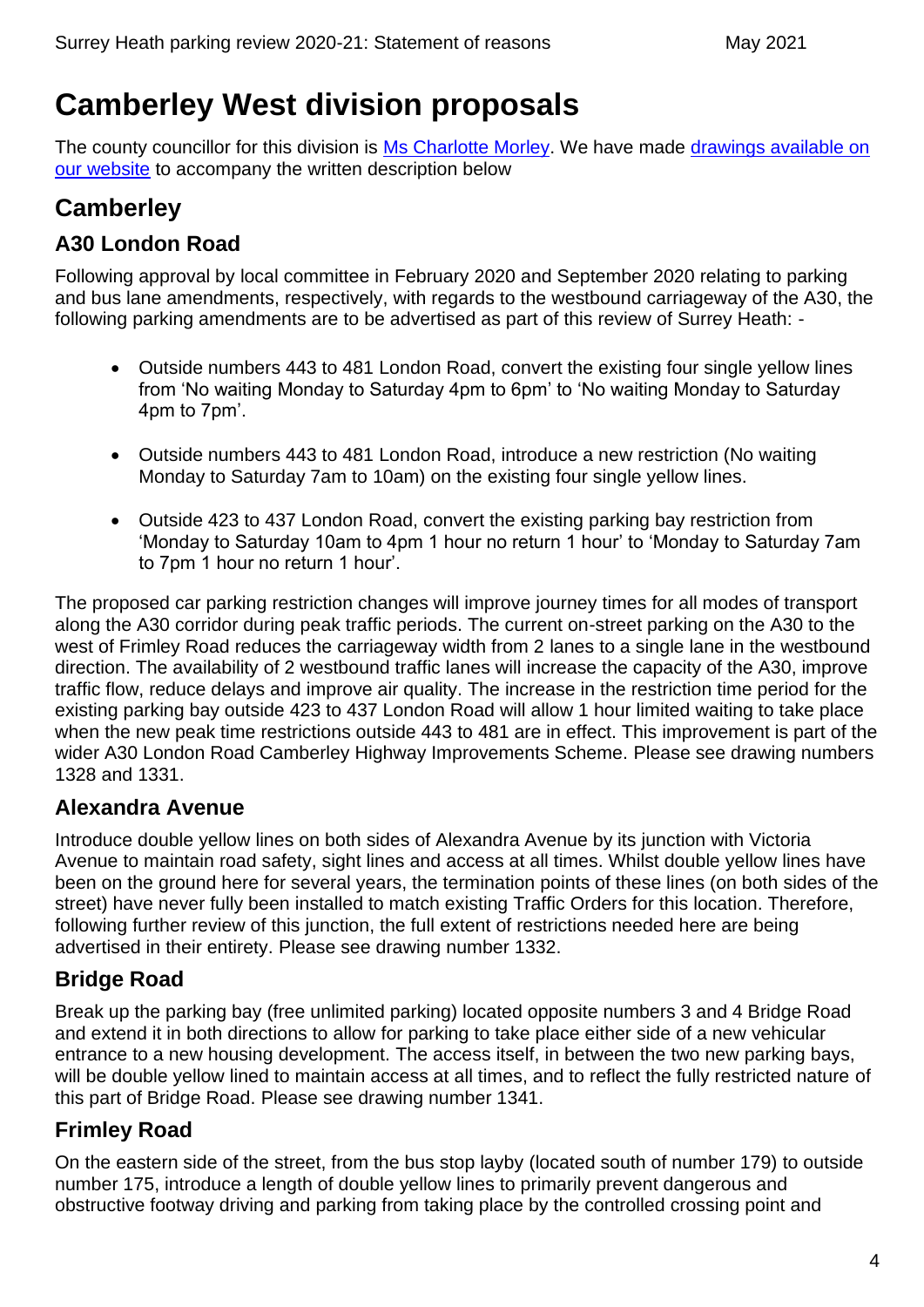pedestrian entrance to the school, but to also prevent on street parking from taking place at this location to maintain traffic flow, access, sight lines and road safety. At present, drivers are driving over the dropped kerbs outside 175 and 177 to park on the footway located behind the pedestrian safety barriers, where there are three service boxes/hatches located and often obstructed as a result. Driving over a footway is illegal and hazardous to pedestrians and other road users. At this location, in close proximity to a school pedestrian entrance and controlled crossing point, it is even more hazardous, particularly as the drivers in question also have to reverse back over the controlled crossing's tactile paving in order to rejoin the carriageway via the dropped kerbs outside 175 and 177. As double yellow lines apply to the entire width of the public highway on the side that they are on, this proposed extent of restrictions will help prevent this driving and parking from taking place or simply moving to a different part of the same footway. Please see drawing number 1342.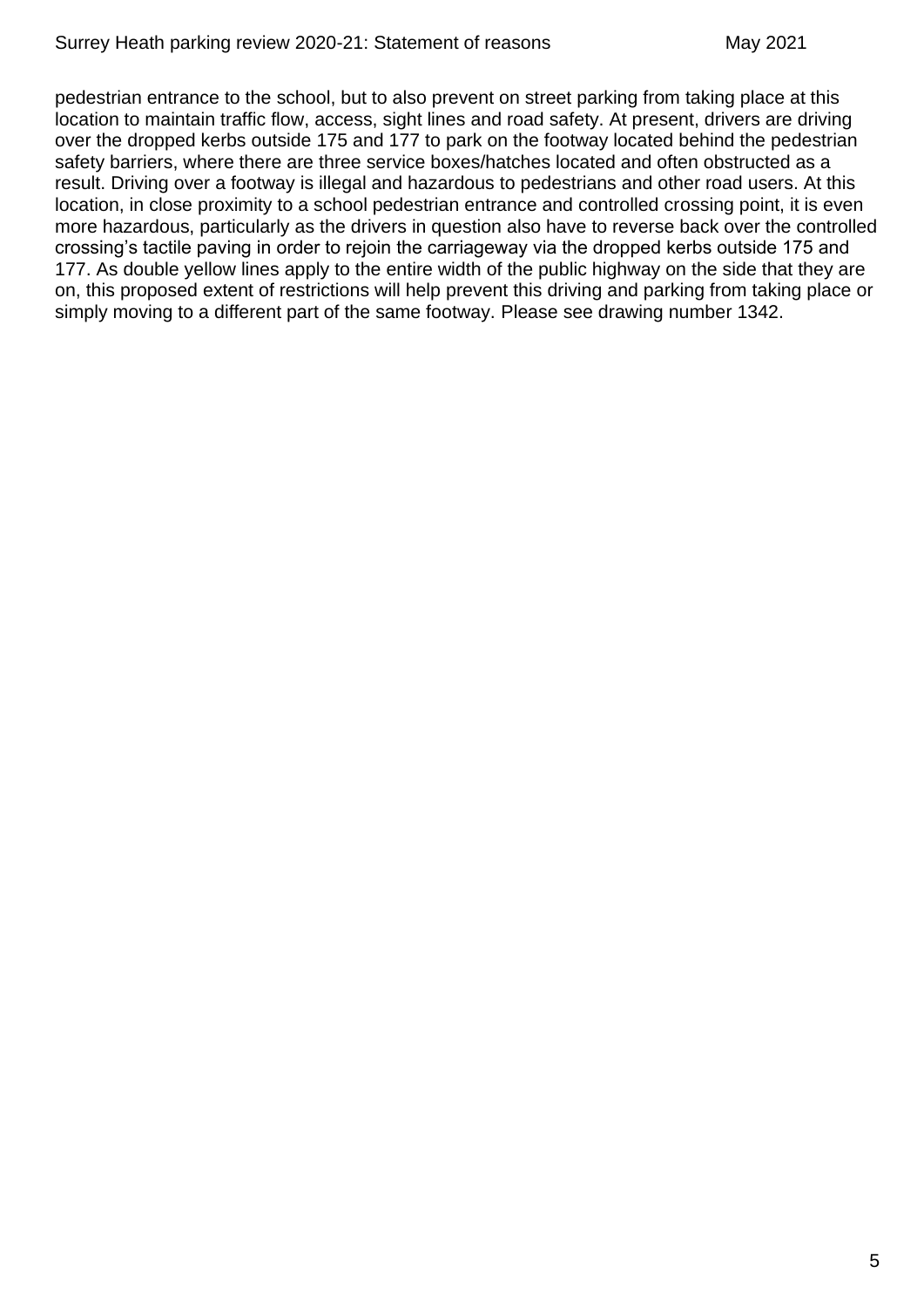# <span id="page-6-0"></span>**Heatherside and Parkside division proposals**

The county councillor for this division is [Mr Edward Hawkins.](https://mycouncil.surreycc.gov.uk/mgUserInfo.aspx?UID=2373) We have made [drawings available on](https://www.surreycc.gov.uk/roads-and-transport/parking/local-news-and-updates/surrey-heath/surrey-heath-parking-review-2020-21)  [our website](https://www.surreycc.gov.uk/roads-and-transport/parking/local-news-and-updates/surrey-heath/surrey-heath-parking-review-2020-21) to accompany the written description below.

# <span id="page-6-1"></span>**Camberley**

#### **Martindale Avenue**

Revoke the two School Keep Clear markings and the length of double yellow lines located between Pendragon Way and the layby parking area outside the school. These restrictions have been entirely superseded by the installation of a zebra crossing and its associated 'no stopping' zigzag markings. **This is an amendment for the Traffic Regulation Order only**, to match the current layout on the ground. Please see drawing number 1339.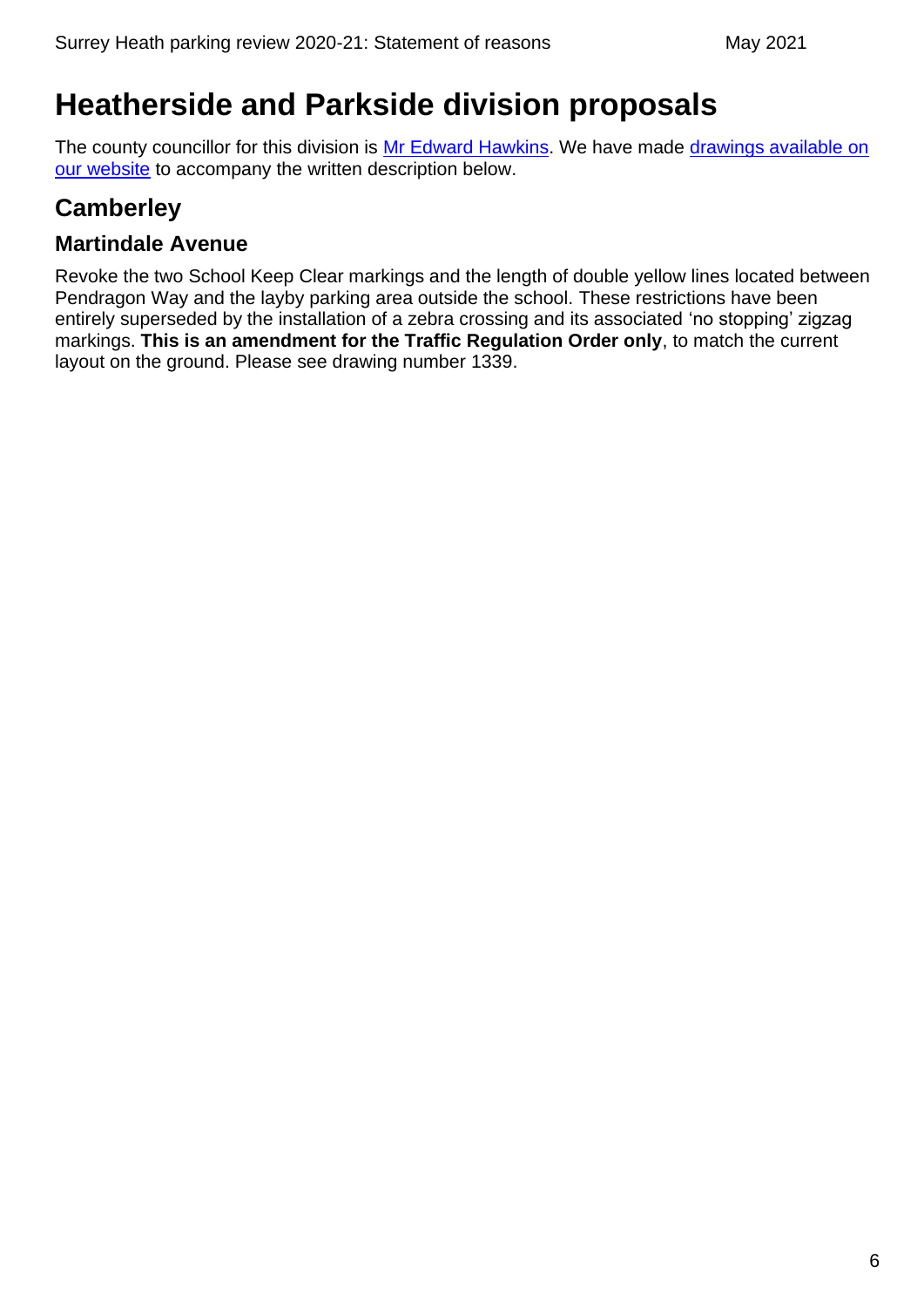# <span id="page-7-0"></span>**Lightwater, West End and Bisley division proposals**

The county councillor for this division is [Mr David Mansfield.](https://mycouncil.surreycc.gov.uk/mgUserInfo.aspx?UID=2258) We have made drawings available on [our website](https://www.surreycc.gov.uk/roads-and-transport/parking/local-news-and-updates/surrey-heath/surrey-heath-parking-review-2020-21) to accompany the written description below.

### <span id="page-7-1"></span>**West End**

#### **Streets Heath junction with Meadow Way**

Introduce double yellow lines on the junction to maintain road safety, sight lines and access at all time. Please see drawing number 13102.

#### **Streets Heath**

By the junction with Guildford Road, introduce two lengths of double yellow lines opposite each other, from the pedestrian dropped kerbs up to the shared driveway for numbers 1 and 2 Streets Heath. This is to prevent parking from taking place close to the pedestrian crossing and controlled junction, to maintain traffic flow, road safety, access and sight lines at all times. Please see drawing number 13102.

#### **Benner Lane (Including both junctions with Great Barn Crescent – Private)**

On the western side of the street, from the School Keep Clear marking outside number 19 to the dropped kerb for number 11, introduce double yellow lines to maintain road safety, sight lines and access on this inside of the bend, particularly during school peak times. On the eastern side of the street, from the dropped kerb for number 32 up to the shared dropped kerb for numbers 20 and 18, introduce double yellow lines to maintain road safety, sight lines and access of this most hazardous part of the outside of the bend, particularly during school peak times. Introduce double yellow lines on the junction with Great Barn Crescent (private) located opposite numbers 49 and 51 Benner Lane, on the public highway section of Great Barn Crescent only. This is to maintain road safety, sight lines and access at all times. Finally, on the north side of Benner Lane, from a point opposite number 57 Benner Lane (leaving a 30m gap between the proposed double yellow lines for the southernmost junction with Great Barn Crescent) up to and including the northernmost junction with Great Barn Crescent, introduce double yellow lines to prevent parking on this inside of the bend and the junction, to maintain traffic flow, road safety, access and sight lines, particularly during school peak times. Please see drawing number 1314.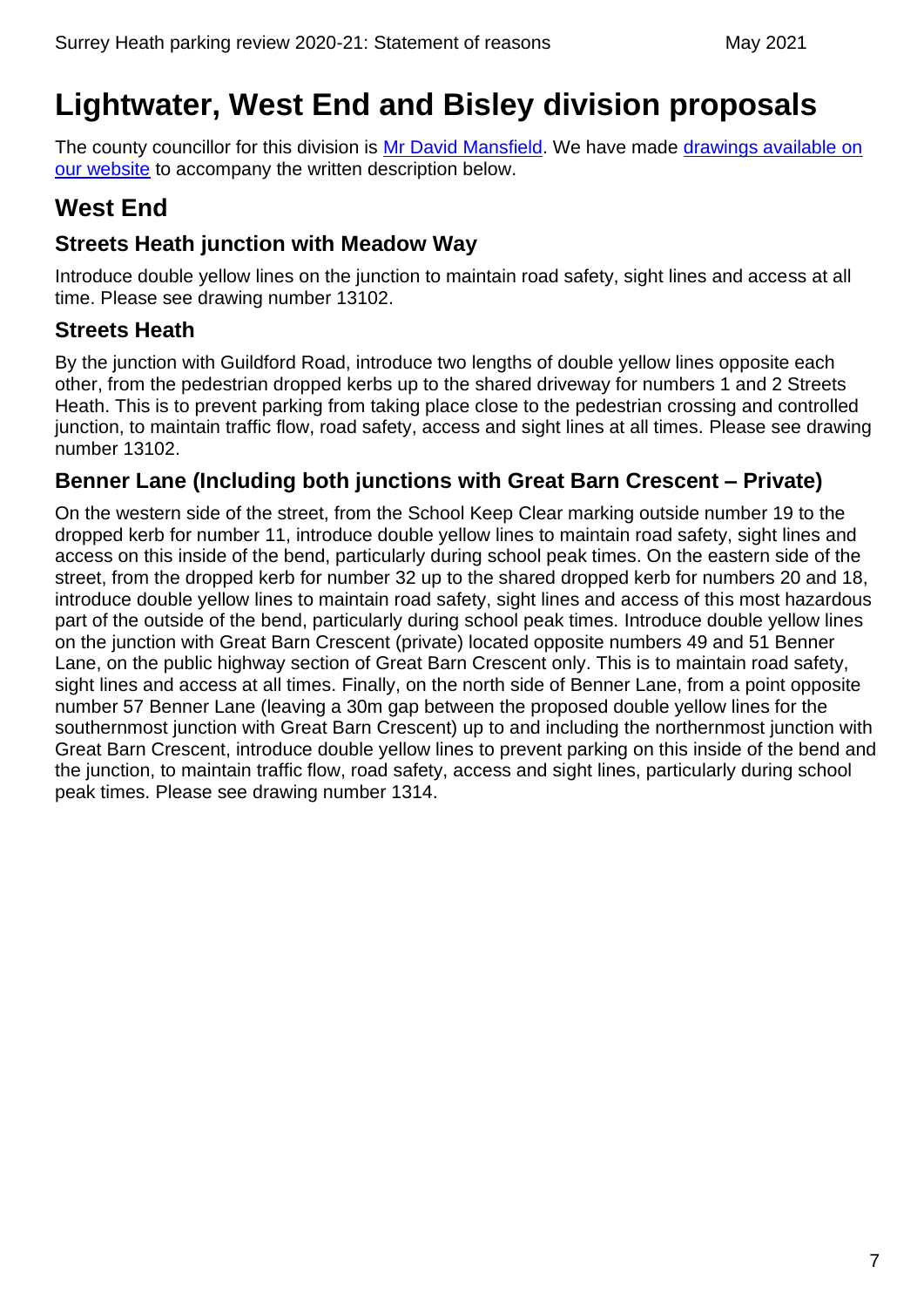# <span id="page-8-0"></span>**Bagshot, Windlesham and Chobham division proposals**

The county councillor for this division is [Mr Mike Goodman.](https://mycouncil.surreycc.gov.uk/mgUserInfo.aspx?UID=927) We have made drawings available on [our website](https://www.surreycc.gov.uk/roads-and-transport/parking/local-news-and-updates/surrey-heath/surrey-heath-parking-review-2020-21) to accompany the written description below.

# <span id="page-8-1"></span>**Bagshot**

#### **Higgs Lane junction with Heywood Drive and College Ride / Church Road**

Introduce double yellow lines on both these junctions, including opposite Heywood Drive to opposite Vicarage Road (up to the existing double yellow lines outside St Annes Glade), and including between Heywood Drive and College Ride. This will help maintain road safety, traffic flow, sight lines and access in this entire vicinity. Please see drawing number 1383.

#### **Vicarage Road junction with College Ride and Church Road**

Introduce double yellow lines on the junction to maintain road safety, sight lines and access at all time. This proposal coincides with the one above. Please see drawing number 1383.

#### **Whitmoor Road junction with Green Lane**

Introduce double yellow lines on the junction to maintain road safety, sight lines and access at all time. Please see drawing number 13101.

#### **Green Lane**

Outside the vehicular entrance to Connaught Junior school, introduce a School Keep Clear Marking to maintain access during school peak times. **This is an amendment for the Traffic Regulation Order only**, to match the current layout on the ground, with a new sign plate being installed for the marking, as required. Please see drawing number 13101.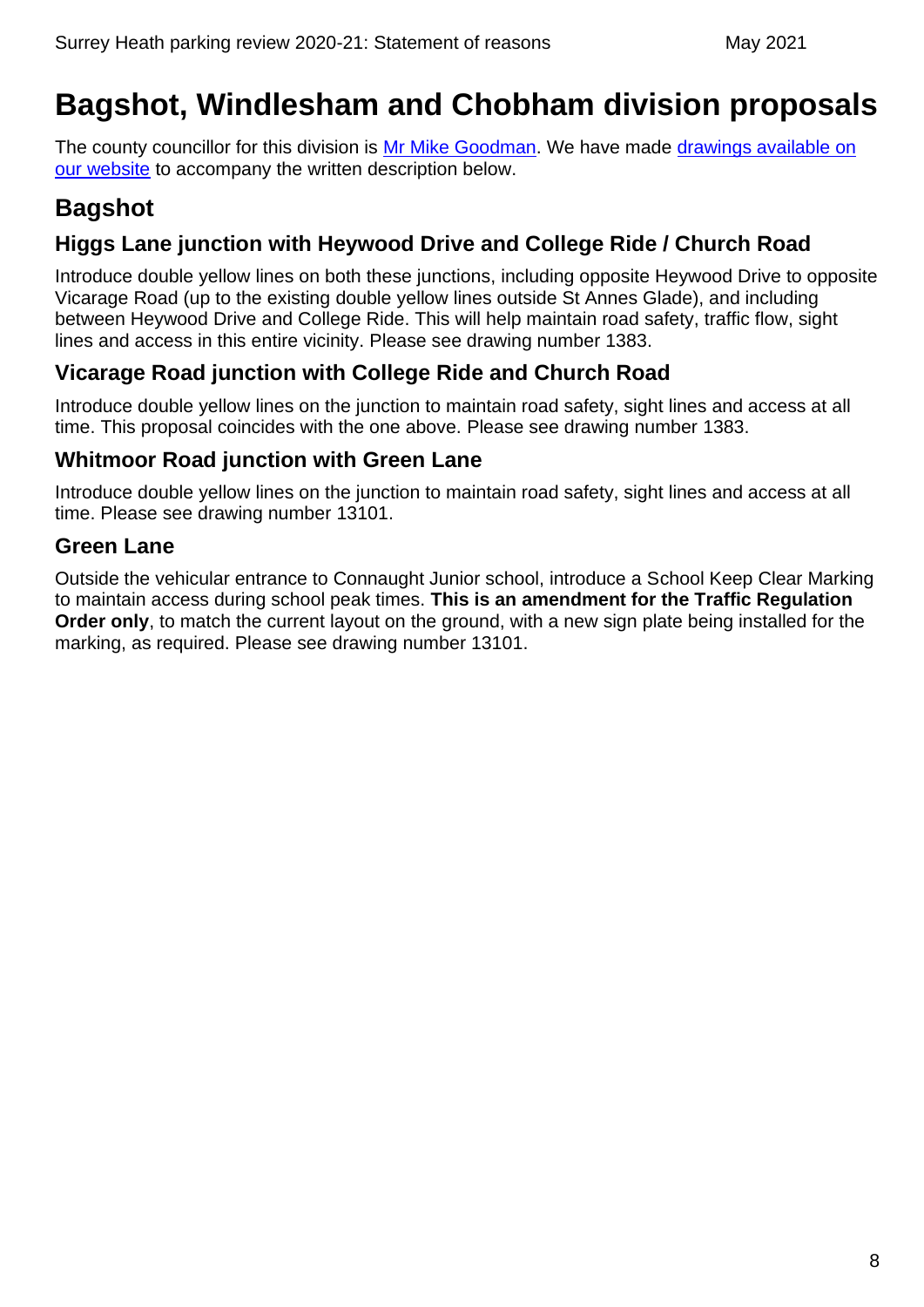# <span id="page-9-0"></span>**Frimley Green and Mytchett division proposals**

The county councillor for this division is [Mr Paul Deach.](https://mycouncil.surreycc.gov.uk/mgUserInfo.aspx?UID=2241) We have made [drawings available on our](https://www.surreycc.gov.uk/roads-and-transport/parking/local-news-and-updates/surrey-heath/surrey-heath-parking-review-2020-21)  [website](https://www.surreycc.gov.uk/roads-and-transport/parking/local-news-and-updates/surrey-heath/surrey-heath-parking-review-2020-21) to accompany the written description below.

### <span id="page-9-1"></span>**Mytchett**

#### **Coleford Bridge Road junction with Coleford Close**

Introduce double yellow lines on the junction to maintain road safety, sight lines and access at all time. Please see drawing number 13103.

#### **Coleford Bridge Road junction with Sherrard Way**

Introduce double yellow lines on the junction to maintain road safety, sight lines and access at all time. Please see drawing number 13103.

#### **Mytchett Road**

On the eastern side of the street, from outside numbers 101 to 109 (along the frontages of the church, the co-op and the garage), introduce double yellow lines to maintain road safety, sight lines, traffic flow and access, for both drivers and pedestrians along this part of Mytchett Road. In addition, on the western side, from outside numbers 106 to 110 (across the entrance to Burgess Close), introduce double yellow lines to maintain access and sight lines in the vicinity of Burgess Close. Finally, extend the existing single yellow line (no waiting Monday to Saturday 8am to 6pm) currently terminating outside number 92, up to the boundary of numbers 98 and 100. This will also maintain road safety, sight lines, traffic flow and access along this part of Mytchett Road, for both drivers and pedestrians, but with unrestricted parking remaining outside the businesses on this side of the street. Please see drawing number 13104.

#### **Mytchett Heath (Including junction with Mytchett Place Road)**

Introduce double yellow lines on both sides of the street, from and including its junction with Mytchett Place Road, up to the end of the public highway within the entrances to the Mytchett Heath residential development and into the entrance to the Basingstoke Canal Centre. This will help maintain road safety, sight lines and access along this entire section of Mytchett Heath and its junction, for all its users. As Mytchett Heath is technically a large bend situated between a junction and two entrances, no part of this street is suitable for on street parking, and this is reflected in the proposal for double yellow lines on all parts. Please see drawing number 13105.

#### **White Acres Road junction with Potteries Lane (Private)**

On the eastern side of the junction, extend the double yellow lines up to the start of the grassed verge to maintain road safety, sight lines and access at all times. **This is an amendment for the Traffic Regulation Order only**, to match the current layout on the ground. Please see drawing number 1361.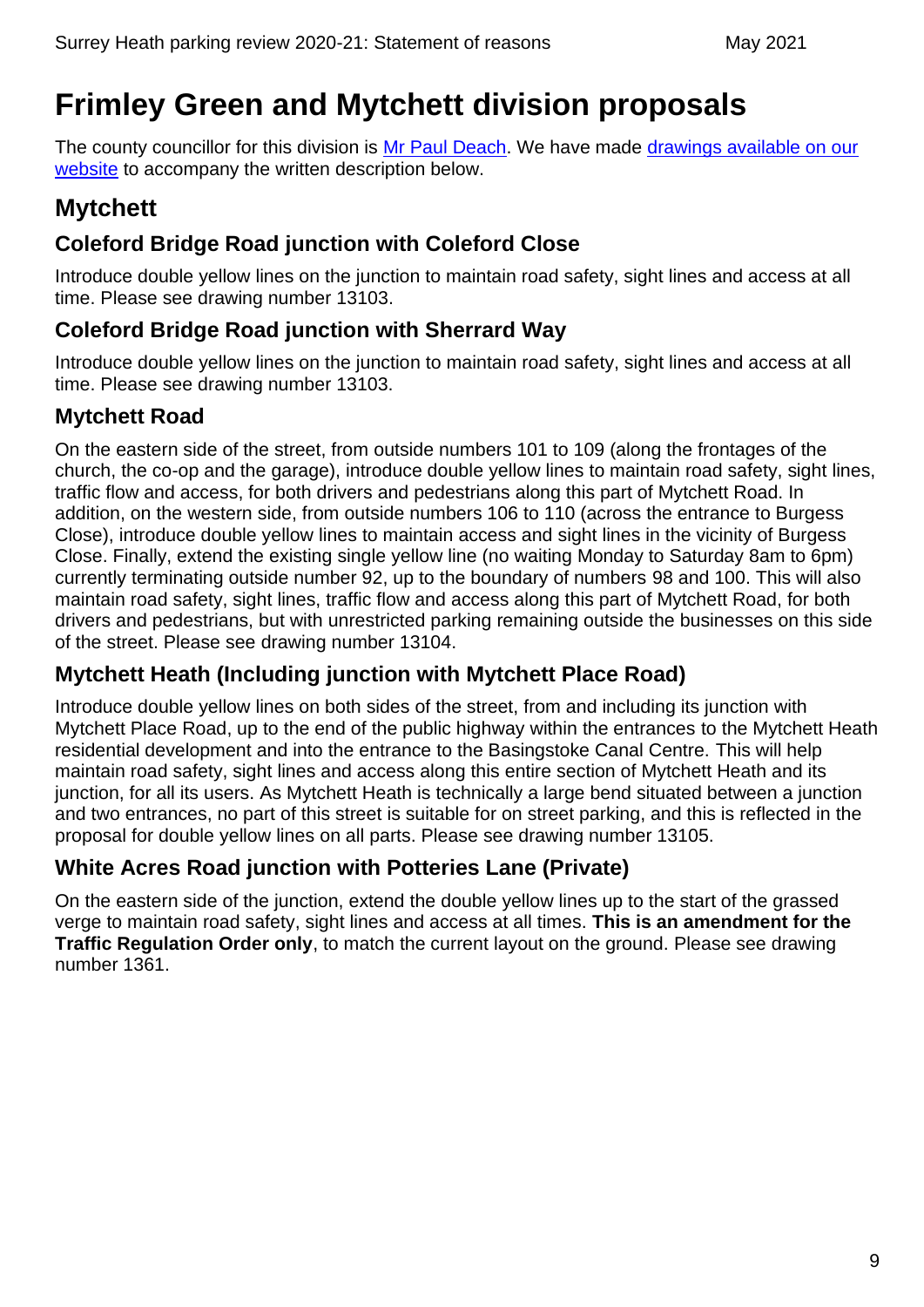# <span id="page-10-0"></span>**Annex 1 – Explanation of restriction types**

## <span id="page-10-1"></span>**No waiting at any time**

This means that parking is not allowed at any time. This restriction is nearly always indicated by double yellow lines marked on the ground; no signs are needed (or indeed permitted) in this case. The only exception to this would be a restriction that applied within a 'restricted parking zone', or 'pedestrian / pedestrian or cycle zone', in which no road markings are needed but upright signs are required.

There are standard exemptions for loading and unloading, picking up and dropping off of passengers, and parking by blue badge holders for up to three hours (provided it's safe).

# <span id="page-10-2"></span>**No waiting (at a time non-continuous throughout the year)**

An example may be 'No waiting Monday – Friday 8am – 6pm'. These restrictions are the same as those above, with the same exemptions, the only difference is the times at which they operate. This restriction is usually indicated by a single yellow line marked on the road, which must be accompanied by upright signing showing the times of operation. The only exemption to this would be within a controlled parking zone (see below).

# <span id="page-10-3"></span>**No loading**

A loading restriction is indicated through small yellow marks on the kerb at right angles to the road and repeated approximately every 3 metres. A single kerb blip means that loading is prohibited at specific times/days, a double kerb blip means loading is prohibited at any time. They are always accompanied by an upright sign showing the times of operation.

Loading restrictions would always be in addition to waiting restrictions. Stopping to allow passengers to board and alight is allowed even where loading restrictions apply. There are no exemptions for parking by blue badge holders.

'Loading / unloading' generally refers to items too large or bulky to be easily moved very far, such as a refrigerator.

# <span id="page-10-4"></span>**Controlled Parking Zone**

This is simply an alternative way of signing waiting restrictions. In a controlled parking zone, the times at which the single yellow lines are in operation (i.e. when parking is prohibited), are displayed on zone entry signs (unless signed otherwise locally). The main benefit of a controlled parking zone is to reduce sign clutter within the zone. Any type of parking bays – signed and marked in the normal way - may or may not be provided within the zone.

Further information about [controlled parking zones is available on our website.](https://www.surreycc.gov.uk/roads-and-transport/parking/restrictions-and-controls/controlled-parking-zones)

# <span id="page-10-5"></span>**Restricted Parking Zone**

This is where waiting restrictions (and loading restrictions if applicable) are indicated on zone entry signs, and on frequent upright repeater signs within the zone. There are no road markings to indicate the restriction. Any type of parking bays may be provided within the zone, which would need to be individually marked and signed.

### <span id="page-10-6"></span>**Permit parking schemes**

Permit parking may be provided as 'normal' marked parking bays with accompanying upright signing. These may or may not comprise part of a controlled parking zone or a restricted parking zone.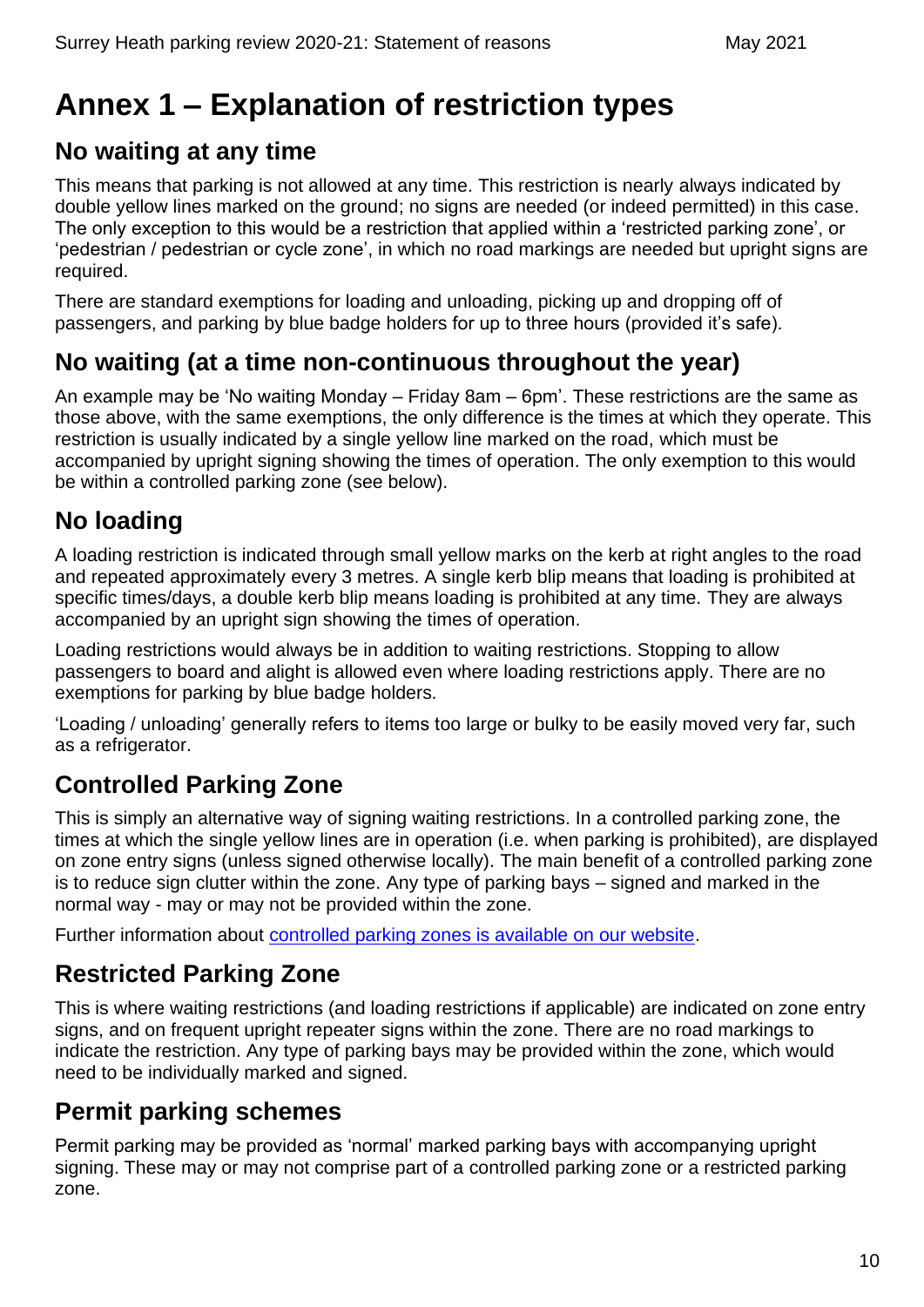Permit parking areas are schemes where there are no road markings to indicate the parking controls, only signs which read, "Permit holders only past this point", at the entry points to the area. Repeater signs are provided within the area. Waiting restrictions (single or double yellow lines) can be included within a permit parking area.

Further information about [permit parking schemes](https://www.surreycc.gov.uk/roads-and-transport/parking/restrictions-and-controls/permit-parking-schemes) is available on our website.

### <span id="page-11-0"></span>**Traffic signs and road markings**

Further background information on common road markings and traffic signs may be found on the Department for Transport webpage [Know your traffic signs.](https://www.gov.uk/government/publications/know-your-traffic-signs)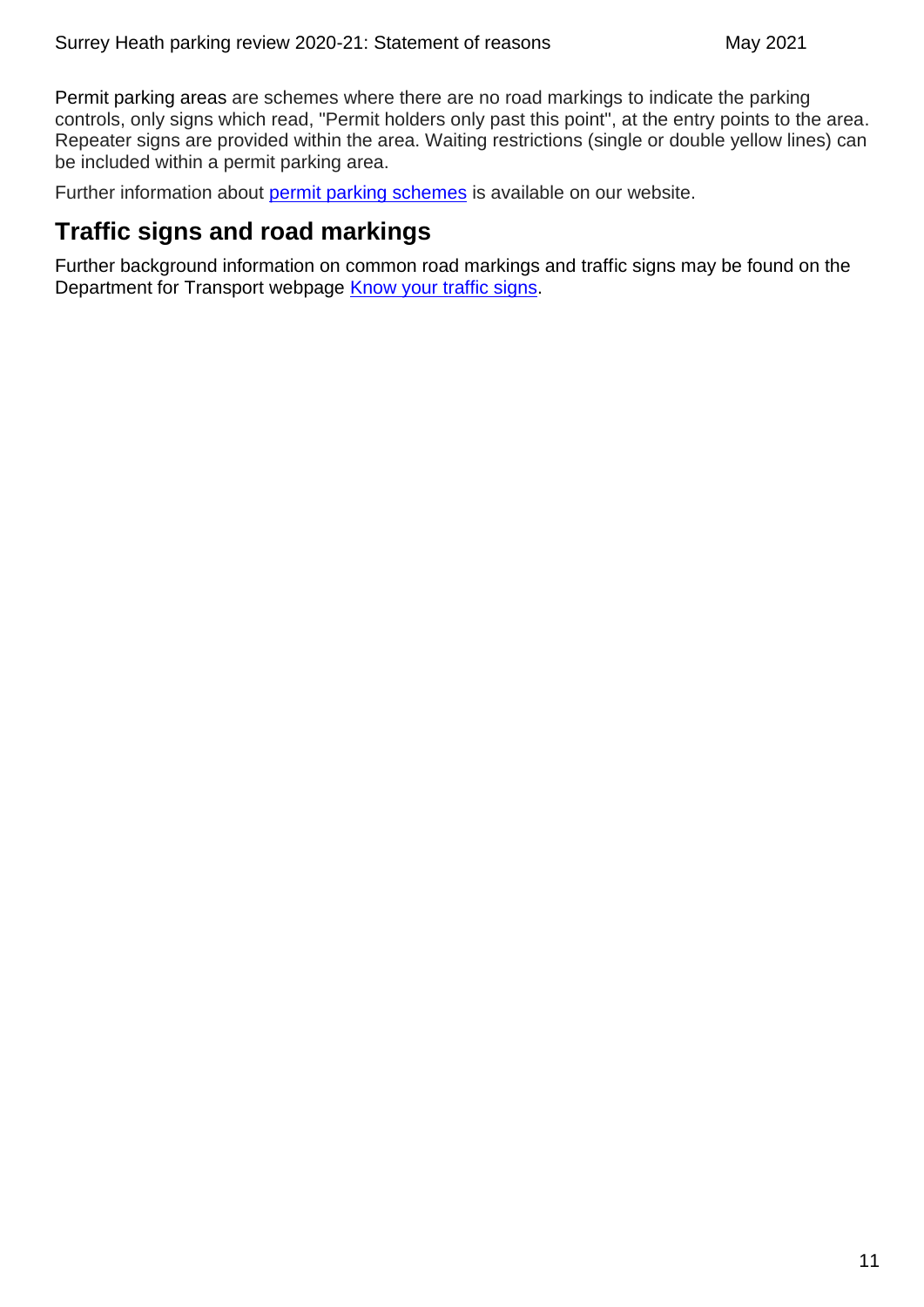# <span id="page-12-0"></span>**Annex 2 – Legal and policy information**

# <span id="page-12-1"></span>**Policy and Strategy**

There is a framework of policies and strategies which help steer our decisions around parking schemes.

#### **Surrey Transport Plan**

The [Surrey Transport Plan](https://www.surreycc.gov.uk/roads-and-transport/policies-plans-consultations/transport-plan) is a statutory document that sets out our strategy to help people to meet their transport and travel needs effectively, reliably, safely and sustainably within Surrey, in order to promote economic vibrancy, protect and enhance the environment, improve the quality of life, and reduce carbon emissions.

Based on this vision there are four objectives for the Surrey Transport Plan:

- **Effective transport** to facilitate end-to-end journeys for residents, business and visitors by maintaining the road network, delivering public transport services and, where appropriate, providing enhancements.
- **Reliable transport** to improve the journey time reliability of travel in Surrey.
- **Safe transport** to improve road safety and the security of the travelling public in Surrey.
- **Sustainable transport** to provide an integrated transport system that protects the environment, keeps people healthy and provides for lower carbon transport choices.

There are 13 strategies that form the Surrey Transport Plan, one of which is the Parking Strategy.

#### **Parking Strategy**

The [Parking Strategy](https://www.surreycc.gov.uk/roads-and-transport/policies-plans-consultations/transport-plan/surrey-transport-plan-strategies/parking-strategy) is designed to help shape, manage and deliver the county council's vision for parking, "Provide parking where appropriate, control parking where necessary".

The objectives of the Parking Strategy are:

- Reduce congestion caused by parked vehicles
- Help enable greener and more sustainable travel choices
- Make best use of the parking space available
- Enforce parking regulations fairly and efficiently
- Provide appropriate parking where needed

To achieve these objectives and realise the vision for parking, work will be channelled through three main areas:

- Manage on street parking space to ensure optimum use through our parking review process.
- Operation of civil parking enforcement fair and cost effective with greater use of technology to achieve compliance.
- Promotion of parking controls that can help improve sustainable and greener transport and communities. At the same time, the policies are intended to help achieve other objectives of the council, such as improving journey times, sustaining and enhancing the vitality of town centres and contributing to a reduction in carbon emissions.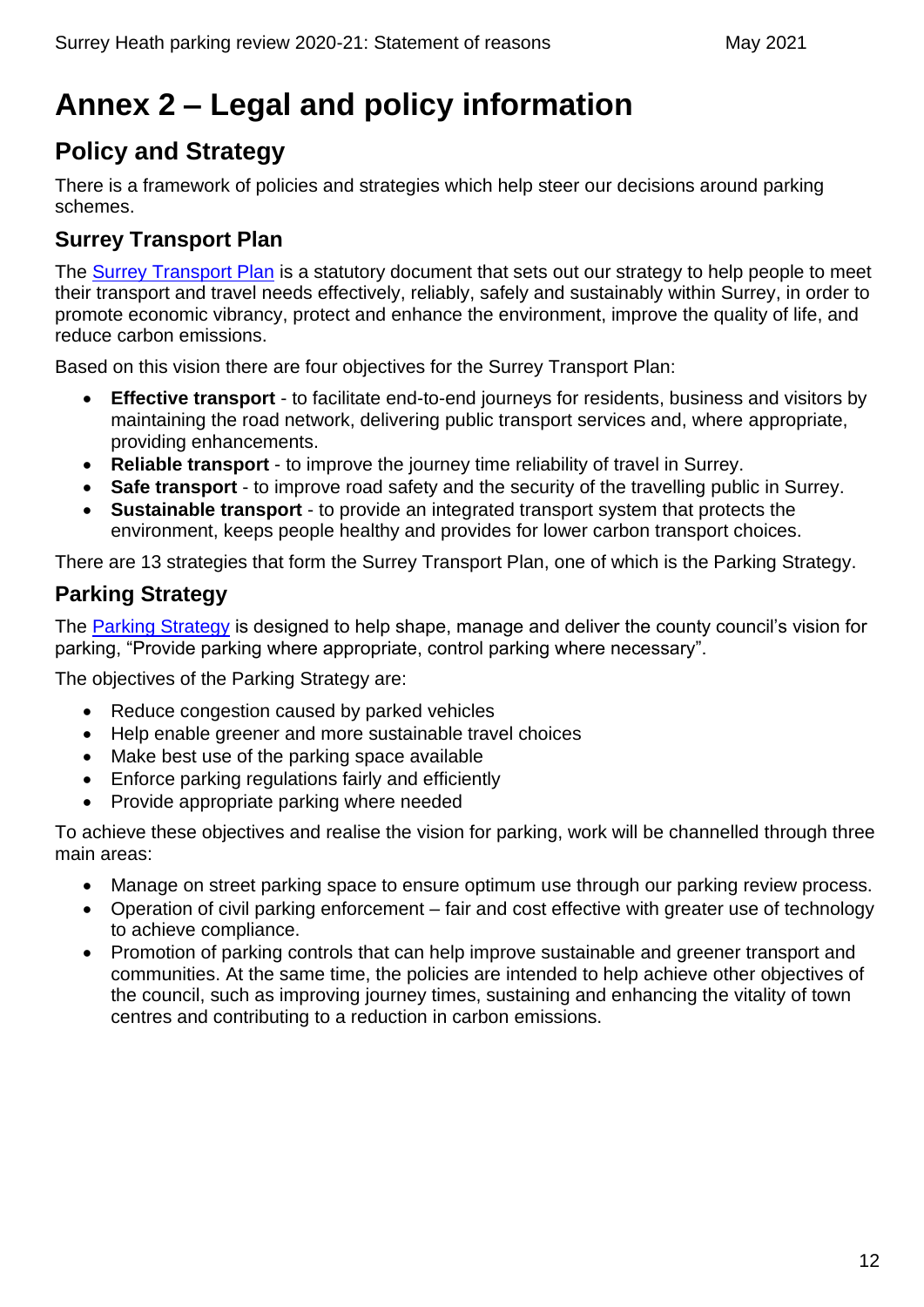#### **Parking Reviews**

We receive hundreds of requests for new parking restrictions within our boroughs and districts every year. We use the [parking review process](https://www.surreycc.gov.uk/roads-and-transport/parking/reviews) to efficiently prioritise requests and manage the implementation of those requests following prioritisation and approval. Engineers consider a number of factors when assessing those requests, including, but not limited to:

- road safety
- accessibility
- congestion
- the possibility of just displacing a problem, and
- how many people support the request.

# <span id="page-13-0"></span>**Legislation**

The list below provides the most relevant pieces of legislation to our work around parking restrictions and controls. It is not an exhaustive list.

- [Highways Act 1980](https://www.legislation.gov.uk/ukpga/1980/66/contents) this is the primary legislation that governs local authorities' powers and duties relating to the public highway.
- [Road Traffic Regulation Act 1984](https://www.legislation.gov.uk/ukpga/1984/27/contents) this is the legislation that provides the power for local authorities to regulate or restrict traffic on the public highway.
- [The Local Authorities' Traffic Orders \(Procedure\) \(England and Wales\) Regulations 1996](https://www.legislation.gov.uk/uksi/1996/2489/contents/made) this dictates the procedures which authorities must follow in order to lawfully make a traffic regulation order.
- [Traffic Management Act 2004](https://www.legislation.gov.uk/ukpga/2004/18/contents) this legislation provides powers and duties in relation to managing traffic on the public highway network, and provides the power for enforcement of a number of parking related contraventions.
- [The Traffic Signs Regulations and General Directions 2016](https://www.legislation.gov.uk/uksi/2016/362/contents/made) this is a Statutory Instrument that provides instruction to authorities as to the road markings and traffic signs that may / must be installed on the public highway.

As defined by the Road Traffic Regulation Act 1984, the reasons for which authorities may introduce a traffic order for waiting, loading and stopping restrictions are:

- Avoiding danger to persons or other traffic using the road or any other road or for preventing the likelihood of any such danger arising.
- Preventing damage to the road or to any building on or near the road.
- Facilitating the passage on the road or any other road of any class of traffic (including pedestrians).
- Preventing the use of the road by vehicular traffic of a kind which, or its use by vehicular traffic in a manner which, is unsuitable having regard to the existing character of the road or adjoining property.
- Preserving the character of the road in a case where it is especially suitable for use by persons on horseback or on foot.
- Preserving or improving the amenities of the area through which the road runs.
- Any of the purposes specified in paragraphs (a) to (c) of subsection (1) of section 87 of the Environment Act 1995, relating to air quality.

No such explicit list exists for the creation of parking controls, e.g. parking bays, permit schemes etc.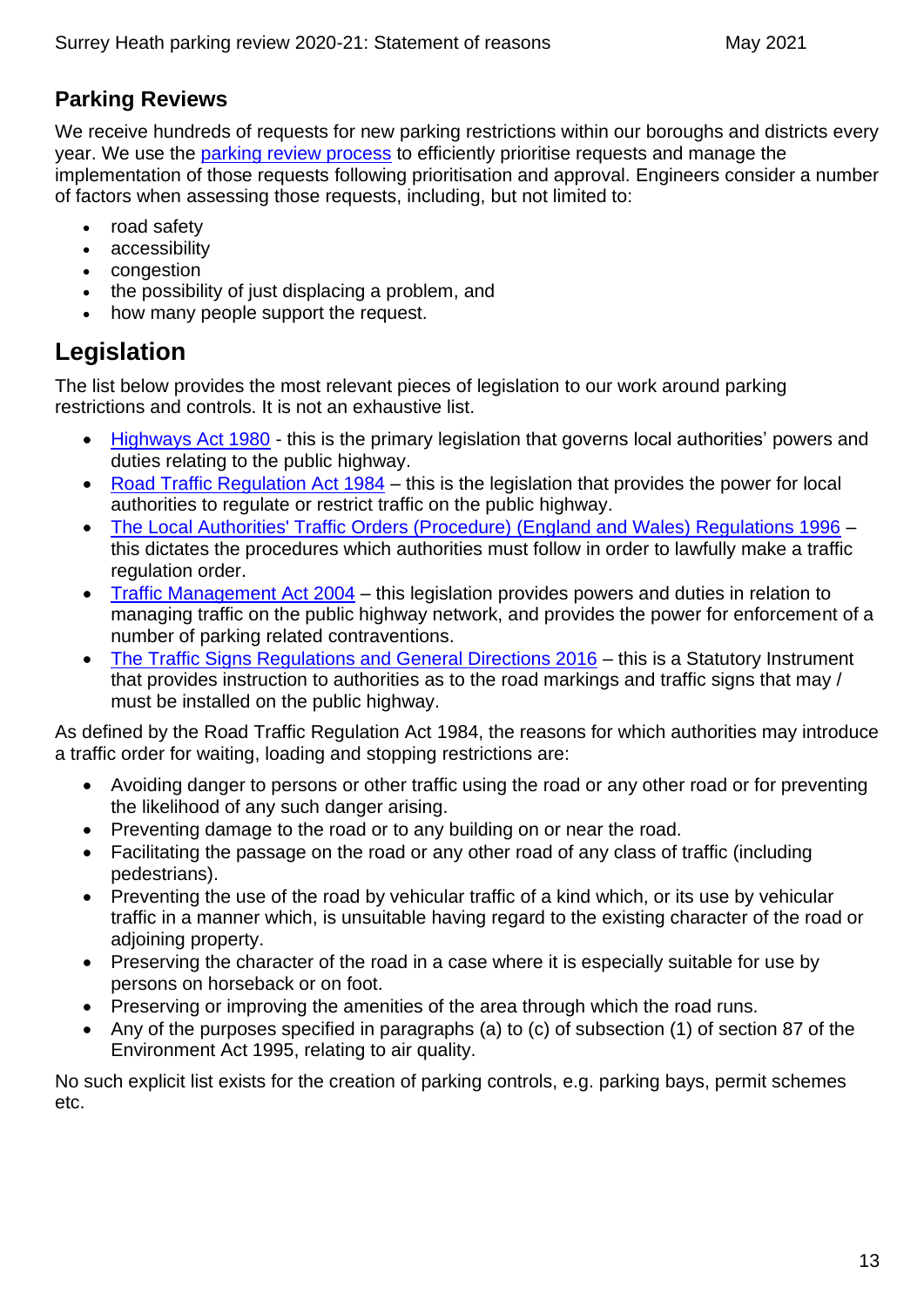# <span id="page-14-0"></span>**Annex 3 – General enquiries**

This annex contains information about topics that are quite often raised by people when making comments in response to parking proposals, but are generally things that are not considered within a parking review, or not possible to consider at that time.

### <span id="page-14-1"></span>**Speed limits, traffic calming, and speed enforcement**

Speed limits are introduced by the county council provided Surrey Police agree with the limit proposed. Further information about speed limits can be found on our website at:

#### [Speed limits](https://www.surreycc.gov.uk/roads-and-transport/road-safety/speed-limits)

Speed limits and traffic calming measures are considered by our local area highway team, and you can raise queries regarding these subjects using the contact details below on the next page. The police are the only authority with powers to enforce speed limits.

### <span id="page-14-2"></span>**Road safety and sustainable travel for schools**

Surrey County Council provides a range of services to help schools on this matter, more information can be found at:

[Road safety and sustainable travel for schools](https://www.surreycc.gov.uk/schools-and-learning/teachers-and-education-staff/road-safety-and-sustainable-travel-for-schools)

### <span id="page-14-3"></span>**Creation of additional parking space on verges or grassed areas**

This is not something that is considered by the parking team or within a parking review. Unfortunately, the council has little to no funding to carry out this type of work at the current time, but any requests for these types of schemes would need to be considered by the local area highway team, who can be reached via the contact details on the next page.

### <span id="page-14-4"></span>**Requests for permit parking schemes**

We can consider introducing permit parking schemes under appropriate circumstances. However, such significant changes cannot be considered based on only one or two requests. Anyone wanting to find out more about permit parking should first look at our webpage which explains where, why, and how a scheme could be introduced, and how they work, at:

#### [Permit parking schemes](https://www.surreycc.gov.uk/roads-and-transport/parking/restrictions-and-controls/permit-parking-schemes)

Having read that information, any customers interested in pursuing the idea of permit parking further, should consider raising a parking scheme request form (petition), as explained online at:

[The parking review process](https://www.surreycc.gov.uk/roads-and-transport/parking/reviews)

# <span id="page-14-5"></span>**Requests for additional parking controls**

Due to the legal processes involved, we cannot generally consider further parking restrictions over and above those already 'advertised'. The best way to put forward any ideas for new parking controls is to raise them to be considered as part of the next parking review in the area. Information about parking reviews, including how and why we do them, and how to raise any further requests, is available on our website at:

[The parking review process](https://www.surreycc.gov.uk/roads-and-transport/parking/reviews)